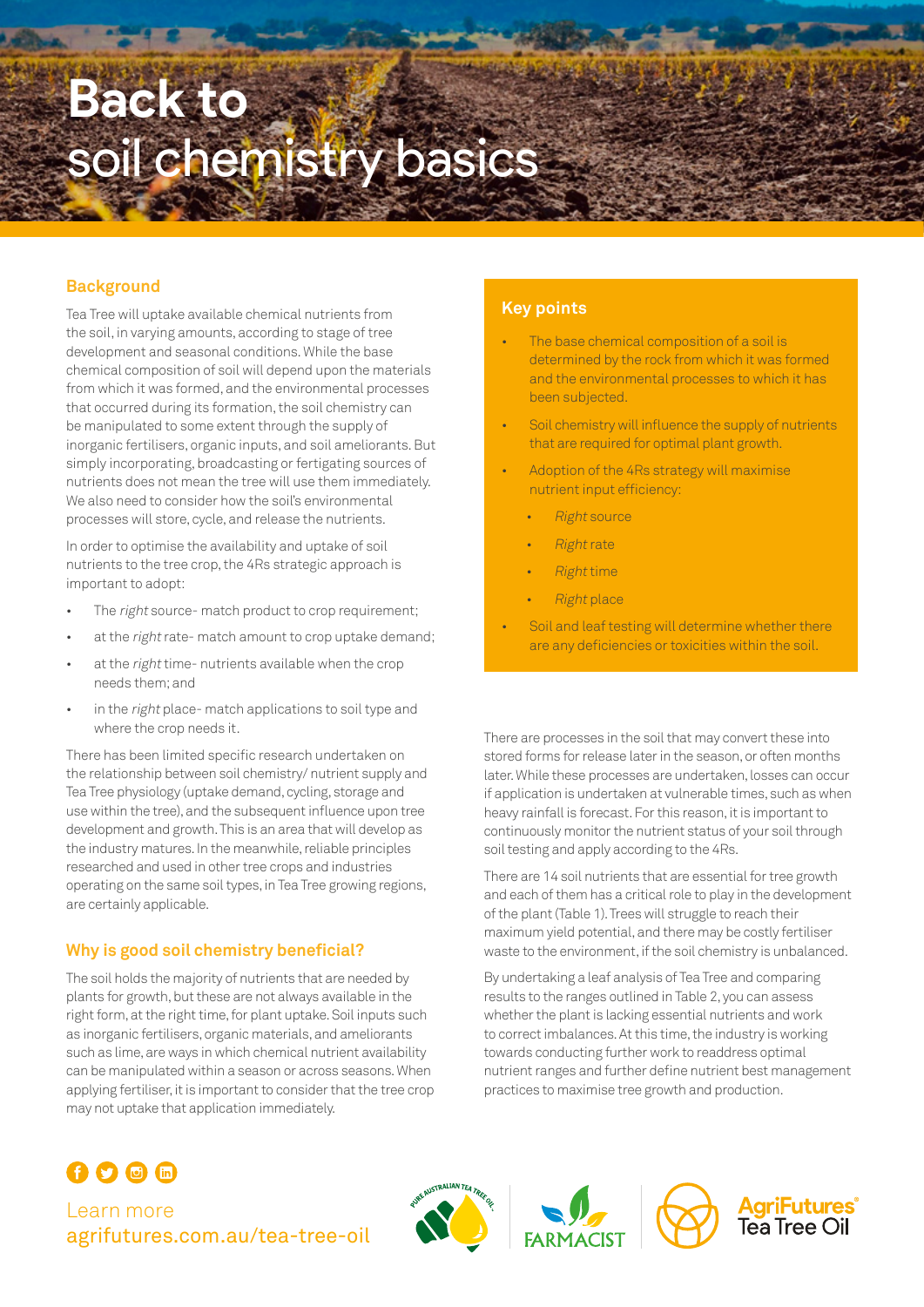# **Table 1**

# **Macronutrients and their role in plant growth (Source: NSW LLS, 2020)**

| <b>Nutrient</b> | Role in plant growth                                                                                                       |  |  |
|-----------------|----------------------------------------------------------------------------------------------------------------------------|--|--|
| Nitrogen (N)    | Needed for photosynthesis and protein formation                                                                            |  |  |
| Phosphorous (P) | Stimulates early growth, Essential for energy formation                                                                    |  |  |
| Potassium (K)   | Disease resistance, Regulation of enzyme functions                                                                         |  |  |
| Sulfur (S)      | Energy processes, Formation of chlorophyll, protein production                                                             |  |  |
| Calcium (Ca)    | Plays a role in metabolic processes, Plant structure and movement of nutrients                                             |  |  |
| Magnesium (Mg)  | Essential for photosynthesis, Enzyme activation, Production of carbohydrates, amino acids, sugars fats, etc.               |  |  |
| Sodium (Na)     | Essential for osmosis                                                                                                      |  |  |
| Zinc(Z)         | Needed for the uptake of phosphorus, energy production and water uptake                                                    |  |  |
| Manganese (Mn)  | Required for Nitrogen and C02 uptake                                                                                       |  |  |
| Iron (Fe)       | Chlorophyll function                                                                                                       |  |  |
| Copper (Cu)     | Photosynthesis, respiration, and enzyme processes, Protein and carbohydrate metabolism, Disease resistance                 |  |  |
| Boron (B)       | Movement of sugars around the plants and roots, Disease resistance and plant resilience, Cell division,<br>Nitrogen Uptake |  |  |
| Molybdenum (Mo) | <b>Protein Production</b>                                                                                                  |  |  |
| Silicon (Si)    | Strengthens plants, Improves photosynthesis, Increases drought tolerance                                                   |  |  |

# **Table 2**

# **Optimal levels of Leaf and soil analysis for a healthy Tea Tree Crop (Source: Drinnan, 2000)**

| Leaf            |               |                |                 | <b>Soil</b> |         |  |
|-----------------|---------------|----------------|-----------------|-------------|---------|--|
| <b>Nutrient</b> | Range         | <b>Healthy</b> | <b>Nutrient</b> | Range       | Healthy |  |
| N(%)            | $1.3 - 2.1$   | 1.8            | pH (Water)      | $4.9 - 6.1$ | 5.8     |  |
| $P(\%)$         | $0.07 - 0.23$ | 0.15           | N (mg/kg)       | $2 - 10$    | 10      |  |
| K(%)            | $0.27 - 1.1$  | 1.1            | P BRAY (mg/kg)  | $7.7 - 40$  | 40      |  |
| Ca (%)          | $0.4 - 0.8$   | 0.5            | K (meq/100g)    | $0.3 - 0.8$ | $0.8\,$ |  |
| $S(\%)$         | $0.11 - 0.22$ | 0.2            | Ca (meq/100g)   | $6 - 16$    | 8       |  |
| Mg(%)           | $0.18 - 0.38$ | 0.22           | S(mg/kg)        | $4 - 13$    | 10      |  |
| Cu (mg/kg)      | 4-45          | 20             | Mg (meq/100)    |             | 4       |  |
| Zn (mg/kg)      | 14-70         | 40             | Cu (mg/kg)      | $4 - 10$    | 5       |  |
| Fe (mg/kg)      | 60-170        | 100            | Zn (mg/kg)      | $0.4 - 5.0$ | 5.7     |  |
| Mn (mg/kg       | 100-1000      | 200            | Fe (mg/kg)      | $0.3 - 5.7$ | 20      |  |
| B(mg/kg)        | $25 - 45$     | 35             | Mn (mg/kg)      | $11 - 33$   | 15      |  |
|                 |               |                | B(mg/kg)        | 0.62.0      | 1       |  |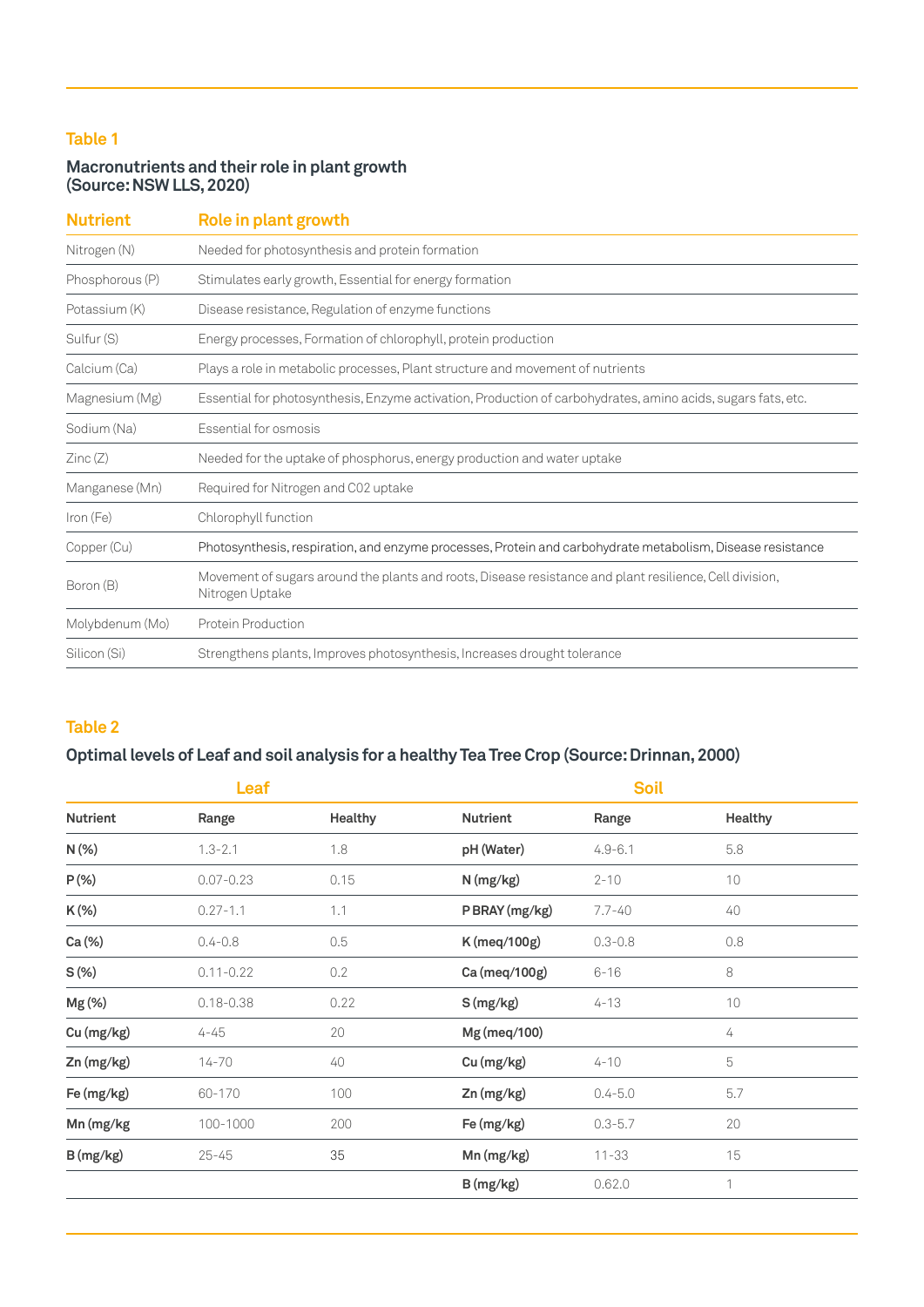Healthy soil chemistry is also essential for the structure and friability of the soil (See Back to Soil Structure Basics). For example, the ratio of Ca and Mg that is present within the soil can affect the soil structure. Once the Mg percentage of exchangeable cations exceeds 20%, the soil will become increasingly difficult to work. Mg and Na will cause clay particles to disperse, whereas in soils that have the exchange dominated by Ca the clay platelets will aggregate to form peds. These soils are easier to work, have better internal drainage are easier to cultivate and as a result naturally encourage higher levels of soil biology (See Back to Soil Biology Basics).

#### **What are the management practices known now to encourage improved soil chemistry?**

Adopting the 4Rs strategy will help maximise nutrient use efficiency within the crop.

#### **Right Source**

There are various sources that can provide nutrients to the soil and to the plant ranging from traditional granular fertilisers, liquid fertiliser, spent leaf mulch, chicken manure, and other organic amendments. When choosing which source of nutrients to apply to your tree crop, consider the availability of the product, labour required to apply the product, and the equipment needed. Chicken manure can be difficult to source, and nutrient composition and rates vary greatly across batches. Spent leaf mulch is a great source of organic matter but is costly and time-consuming to reapply. Granular fertilisers are composed of different sources of base fertiliser products and can be tailored to your soil type.

For example, if your soil is often waterlogged, then using an ammoniated source (e.g., urea, ammonium sulfate) is better than using a nitrate source (e.g., urea ammonium nitrate) (Dairy Australia, 2020). If salt levels within your paddock are high, using sulfate of potash will be more suited than using muriate of potash.

#### **Right Rate**

The right rate to apply on the Tea Tree crop is calculated through soil testing and leaf sample analysis. By understanding how much biomass has been removed through the harvesting process we can begin to work out how much to apply the following year.

For example, if leaf N is 0.9% and our harvested biomass is 15 tonnes (dry weight), then N removal rate is 135 kgN/ha (15 000kg\*0.9%= 135) (Drinnan, 2000). Allowances need to be made for N stored in the soil, as well as leaching, erosion, volatilisation, and nutrient tie-up. Calibration of your fertiliser box is also important to make sure the target rate is actually being applied and is distributed evenly across the block.

#### **Right Time**

The fertiliser that is used should be applied split throughout the growing season in smaller amounts as shown in Table 3. By splitting the application of fertiliser, nutrients are targeted to the needs of the crop throughout its different growth stages.

For example, only a small proportion of the fertiliser is applied during the first 2 months after harvest while coppicing is starting, and plant growth is slow.

#### **Table 3**

#### **Nutrient application timing for Tea Tree (Source: Drinnan, 2000)**

| Months from harvesting % of total nutrients |     |
|---------------------------------------------|-----|
| $O - 2$                                     | 10% |
| $2 - 4$                                     | 20% |
| $4 - 6$                                     | 20% |
| 6-Harvest                                   | 50% |

If fertiliser is broadcast on top of the soil surface, applying it before a small rainfall event is ideal to minimise the risk of N loss via volatilisation and denitrification.

#### **Right Place**

Spatial Placement: When blanket rates of fertiliser are applied across blocks over-supply can occur, resulting in economic losses, and under-supply in other areas, leading to lower yield potential.

By grouping blocks into different soil types and/or areas of known production variation for soil sampling and leaf testing, nutrient recommendations can be tailored to suit each unique management area (Figure 1).

In-crop placement: At this point in time, there is very little research completed on the benefits of different nutrient placement strategies (foliar applied, solid granular broadcast, solid granular incorporated) pre-plant, during growth and post-harvest. In a recent report (Kristiansen et al., 2021), subsurface application was highlighted as beneficial in reducing nutrient loss compared to surface application.

Standard practice of subsurface mineral fertiliser application in Tea Tree is to apply along the center of the inter-row. Incorporation depths vary from 50-200mm dependent upon equipment and soil type.